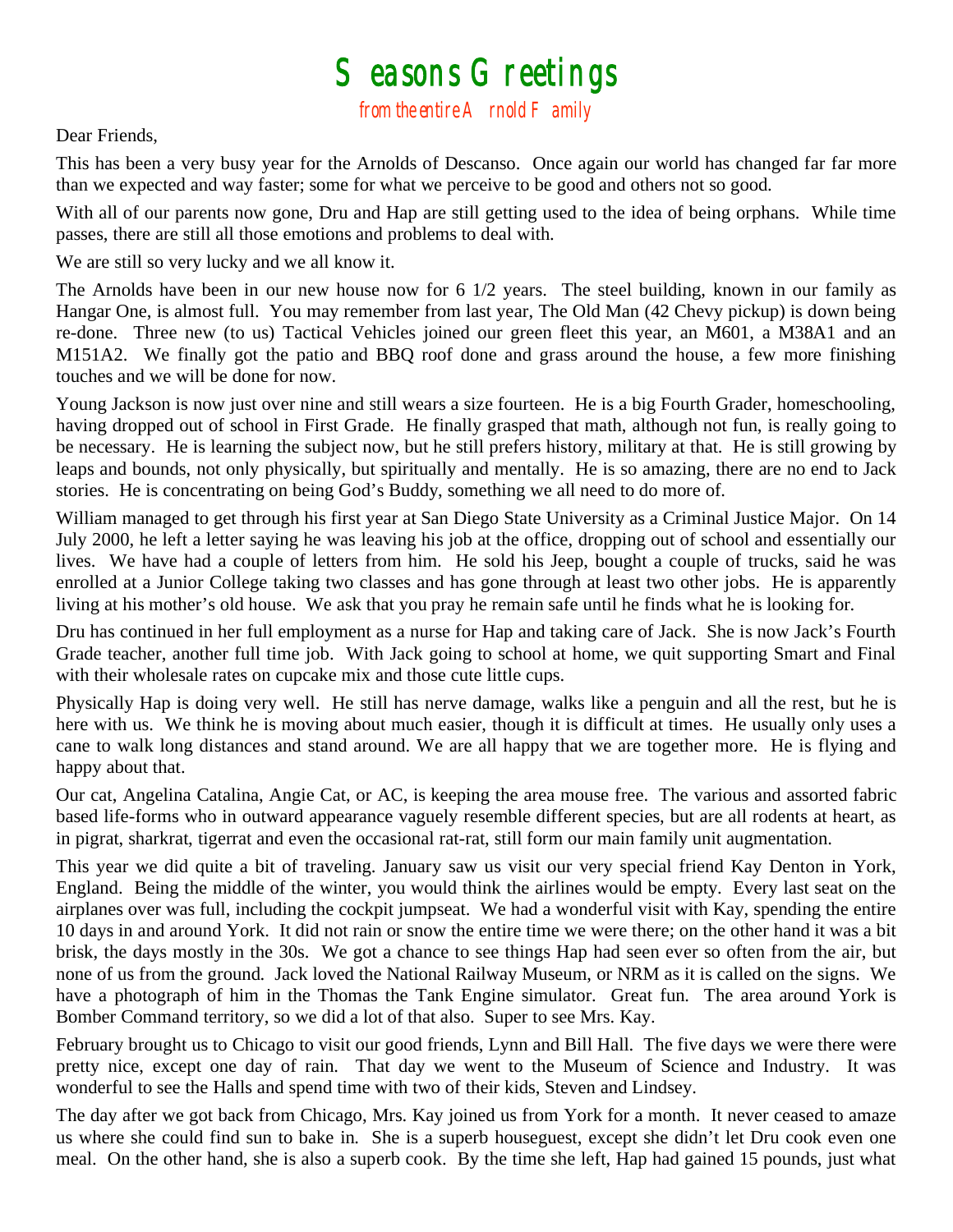he needed. As this is being written, the weight is finally gone. Lots of exploring with Mrs. Kay and we all made it to the Blue Angels season opening show at NAF El Centro. We were sad to have her leave, we pray she will re-join us.

August brought us back to Honolulu. We would have gone in the fall, but scheduled the trip so William could make it before school. Oh, well. Jack, Dru and Hap spent the entire time on Oahu again. While many world travelers look down on it as too touristy, we had a great time. In addition to snorkeling in Haunama Bay, we hit

Shark Cove, where Dru and Jack came face to face with a sea turtle. It was great to spend time with our friends Putt and Susan Richards. Putt, an old Ontario Air Guardsman, is now the Wing Commander of the Hickam unit. Pretty neat, the biggest Wing in the Air National Guard. As we always do, we paid our respects to those who have given their lives to defend our country. We have been to the USS Arizona Memorial many times, we don't think you can see the film and then go out to her without being affected. Between that and the drive around Ford Island, we were once again continuously talking about Great Uncle Jack and Aunt Muriel and what it had been like on 7 December 1941. We all owe our predecessors for our freedom and in our family we don't have far to look.

Shamim Gray, who works with Hap, left San Diego for Jacksonville this summer. Her husband Obra, an S-3 pilot, was transferred to USS ENTERPRISE CVA-68. Obra was just about to come home when 911 happened and the Big E stayed on to pound a few heads into the dirt. He made it home a few months late to see baby Zach, who was born three days before he sailed. Signal - Well Done

Johnny Jumper, who was a Captain with Hap at RAF Bentwaters, is now the Air Force Chief of Staff. A great guy and a great fighter pilot. More than congratulations to Johnny, congratulations to the USA, he truly is the best man for the job in trying times.

Brother Bruce and wife Lorena have finally finished the renovation of their backyard. If you get a chance, stop in and see it. It is beautiful. Tell them the Arnolds of Descanso sent you. Their daughter, Megan, is doing quite well at First Grade. Bruce seems to be taking more time to read at her school, make field trips and the like. Sometimes he seems surprised at the time it takes, but pleased. Once again we had Thanksgiving at their home, it is a beautiful place and the food was wonderful.

Brother Tuck, wife Robie and daughter Alison have been working on their home. The pool is now renovated and he has an area to park his horse trailer. He is moving up in the El Cajon Mounted Police and really enjoys it. This year he graduated from the California Mounted Police Instructor's School. He says not, but we predict he will teach there next year. This year he was elected President of the prestigious Los Senderos Riding Club, no small honor, and no small amount of work. Robie's job teaching Art at Valhalla High School seems to be even more enjoyable as the years go by. Ali is growing to be quite a young lady and enjoying school. She has begun to really excel in sports, both baseball and swimming.

Sister Jacquie had been in a sales and marketing job in the Oakland area. She decided to take time off to recover. She came down and spent a week with us after Thanksgiving.

The Aviation and Marine insurance adjusting and accident investigation business is doing well, we have seven offices now, San Diego, Long Beach, Phoenix, Flagstaff, San Francisco, Honolulu and Portland. Office travel has been very light for Hap, just a couple of trips to San Francisco and the annual OFA meeting, this time in Las Vegas, in September.

The Aztec is doing very well. She is just about up to speed after three and a half years of living with us. With almost eight hours range, she goes further than we do. We flew her to Las Vegas, with a block time about 30 minutes less than Southwest. The Cessna 150 is getting a new and fifty percent more powerful engine and real radios, but hasn't flown in about two years. Hopefully, the new 150 hp engine will be worth the wait. We couldn't decide to do with the old engine, so we bought a Cessna 150 without and engine and are putting it in there. If anyone would like a really nice Cessna 150, …

Those of you who have sent us your holiday letter, thanks! We really enjoy them, it is great to know what our friends are doing. For those of you who don't send them, start!

This past year, more than any year in the past, it has been made clear how lucky we are. The world is full of good and the world is full of evil. You have to decide which side you are on. We know our side.